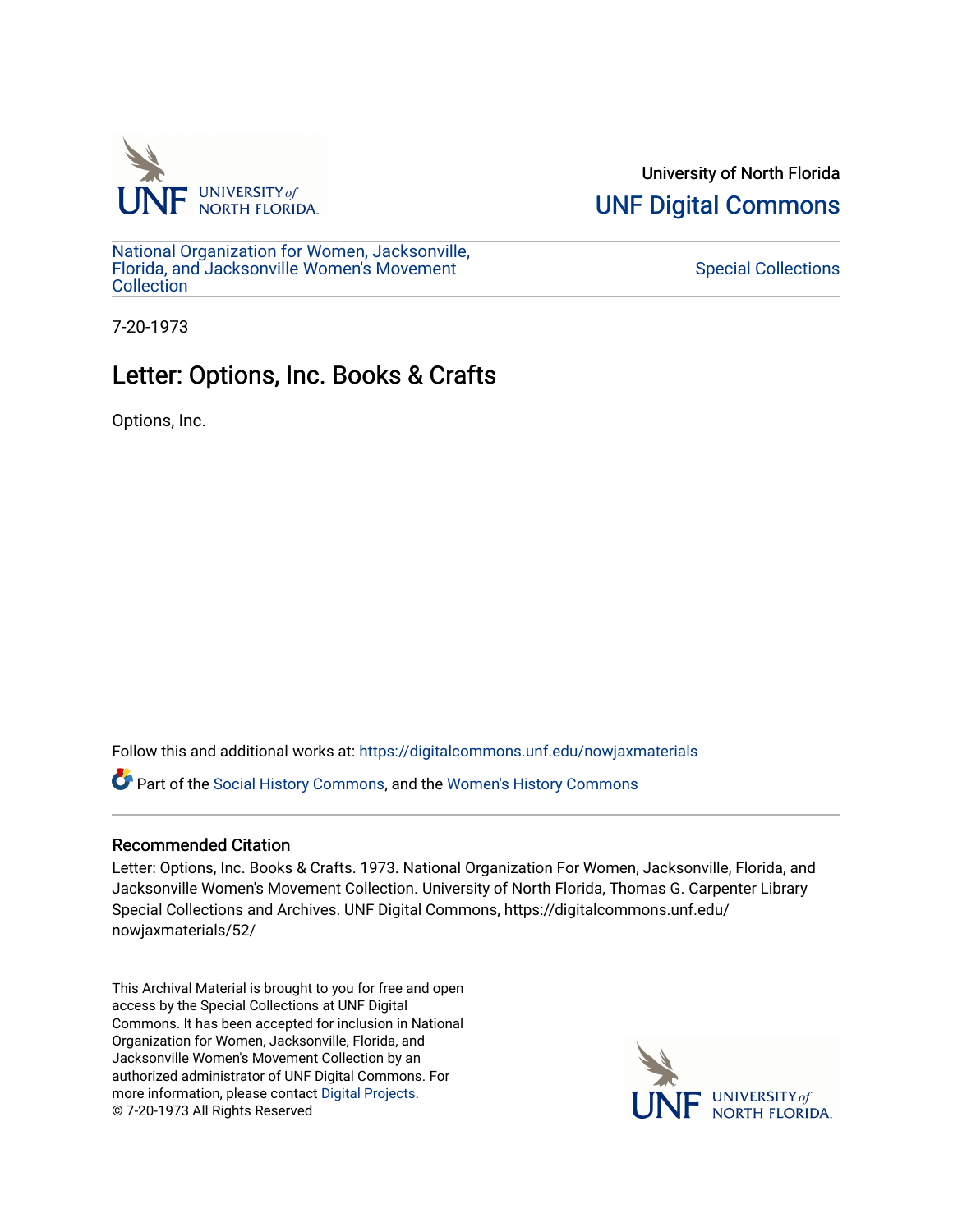

July 20, 1973

Options, Inc., is off to a start BUT we need to sell more stock. We have received only \$1, 175.00 in cash sales of stock. This small amount could never have gotten any business off to a start. But we did it! --with the help of many donations of furniture, supplies, etc., and the hundreds of hours people have worked without salary.

Any person who lives in the state of Florida may purchase shares. Most of the original 25 shareholders are women in the Movement but we welcome participation from our friends. Shares sell for \$25. 00 each and entitle the shareholder to one vote on each voting decision made at the shareholders meetings. There will be a shareholders meeting in October to elect the Board of Directors for the coming year.

Our most pressing need for cash right now is to order more feminist literature for our opening inventory. \$500 (20 shares) is the very minimum needed. If you cannot afford to buy any shares at this time it is imperative that you encourage any of your friends who may be able to afford it to consider this worthwhile venture.

This corporation arose out of the needs of the Women's Movement to find a way to finance the expenses of: meeting places, clerical work, phone, etc. Also to to meet the needs of individual women: furnish part time employment, train women who could then go on to better jobs have an outlet for crafts women make, etc. The concept agreed upon wat this venture was not intended to bring in large profits or large salaries ror individual women but to help women collectively.

Call the Center for any further information. You can mail checks to the Center or bring them by.

> Mary Beth Koechlin, Vice-Chairperson Elizabeth Nudo, Vice-Chairperson Ellen Schroer, Vice-Chairperson